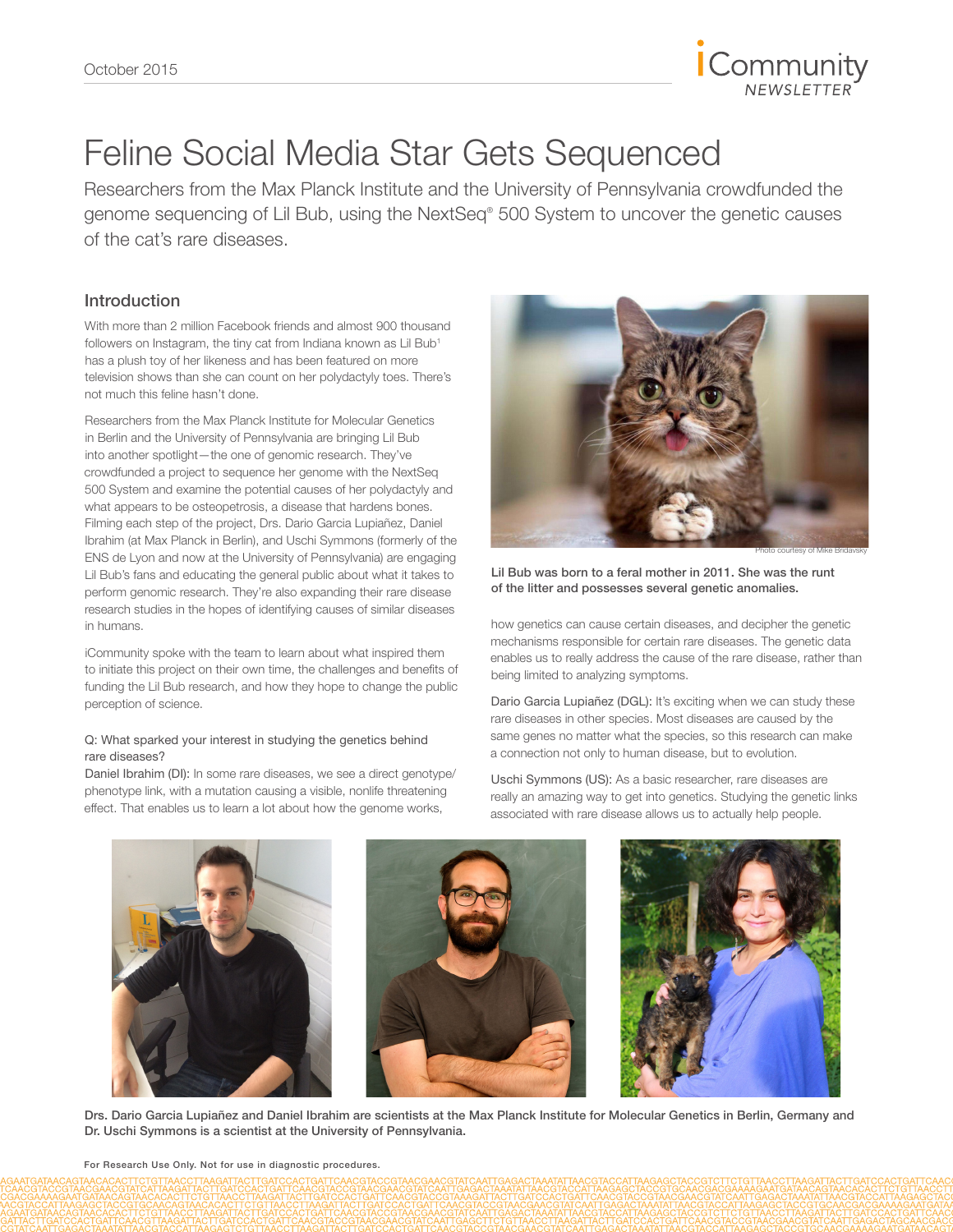#### Q: How did you first hear about Lil Bub and what sparked your interest in studying her?

DI: About 2 years ago, we saw a documentary about Lil Bub by chance. When I saw her, I couldn't help but see the similarity with rare disease patients that we were studying in our lab. As it turned out, Lil Bub is suffering from a rare bone disease.

DGL: We thought that this case would be biologically interesting. We also knew that many people cared about Lil Bub. We thought they might be as interested as we were in knowing the genetics underlying her condition and if there were any treatment options available.

# "The feline colony still exists and it so happens that Lil Bub shares a mutation with the Hemingway cats."

#### Q: Describe the phenotypic issues that Lil Bub possesses?

US: She has polydactyly, which in her case means that she has an additional toe on each paw. She also has been diagnosed with something similar to osteopetrosis, which means that her bones are denser than they should be. This is why she is so petite. It's also responsible for her very small lower jaw, which is why her tongue is always hanging out. She's also toothless. We think that's because her bones grew too densely and quickly, and her teeth didn't have time to form completely.

Without looking at the genetic data, we don't know if Lil Bub is exhibiting 1 or 2 diseases. No one has ever described this complete spectrum of phenotypes. It could be that her polydactyly is a rare manifestation of osteopetrosis, or she might have 2 or more rare diseases.

#### Q: What developmental factors do you think would be responsible for these issues?

DI: We already identified a strong genetic candidate for her polydactyly. It's a mutation in the regulatory element of the *Sonic hedgehog* (*Shh*) gene that causes misexpression of the gene and has been described in other polydactyl cats. As for her bone phenotypes, we don't really know. I think it's a protein coding mutation, because all her bones show this effect.

US: What was amazing to us was that the *Shh* enhancer mutation has been described previously in a colony of polydactyly cats that was started by Ernest Hemingway on his estate in Key West. The feline colony still exists and it so happens that Lil Bub shares a mutation with the Hemingway cats. Lil Bub is an orphan cat, so it was interesting to give her a potential, very distant family association.

At the same time, it's curious that she possesses a polydactyly phenotype that isn't exactly the same as the Hemingway cats. Most Hemingway cats only exhibit polydactyly in their front paws, while Lil Bub exhibits it in all 4 paws. We might have found the driver mutation for the polydactyly, but by sequencing the entire genome we might find other mutations that influence the phenotype.

### Q: Are there any similarities between Lil Bub's disorders and certain rare human developmental diseases?

DI: Even though the doctors diagnosed osteopetrosis in Lil Bub, it's not definitive because her bones don't look like bones with that condition. Rather, she has what are called Erlenmeyer flask bones, which are long and become thicker toward her paws. There are human patients with these bones who have mutations in a calcium channel, so that could be a very strong candidate for us to look at after we have the genome sequenced.

# Q: Are there currently any therapies for these diseases?

DI: Osteopetrosis is a known rare disease and there are several therapies that mainly affect the osteoclasts. However, there are several different subtypes of osteopetrosis, and a therapy for one subtype does not always work for another. In Lil Bub's case, electro pulse therapy worked quickly after her disease became more severe. It has helped her to lead a rather normal life—as normal as it can be for an Internet sensation!

### Q: Is there a precedent for sequencing animals with certain disorders to understand rare human diseases?

DI: One of our collaborators, Dr. Leslie Lyons at the University of Missouri, is doing this in a much bigger and more systematic way with her 99 Lives Project.<sup>2</sup> Because of the inbreeding found in cat breeds, feline genetic research is accessible. For a number of diseases, there is a connection between the phenotype or disease in cats and humans.

US: Our Lil Bub project is different from the 99 Lives project because we're sequencing an individual cat. In an era where everyone is talking about personalized medicine, we think Lil Bub's case resembles that of human sporadic patients where you don't always have access to family member genotypes. We hope that sequencing Lil Bub's genome, pinpointing the mutations that cause her phenotype, and describing that process will be valuable in teaching people how biologists use genetics to understand what causes disease.

"In an era where everyone is talking about personalized medicine, we think Lil Bub's case resembles that of human sporadic patients where you don't always have access to family member genotypes."

## Q: What was the crowdfunding experience like?

DGL: When we initiated the crowdfunding effort, we didn't know what to expect. We were pleasantly surprised to find that the people investing their money in the project had the same motivation that we have. They wanted to help us understand the genetics behind Lil Bub's maladies. Some people are well informed about what we are doing and ask us specific technical questions. It's a super rewarding project to work on.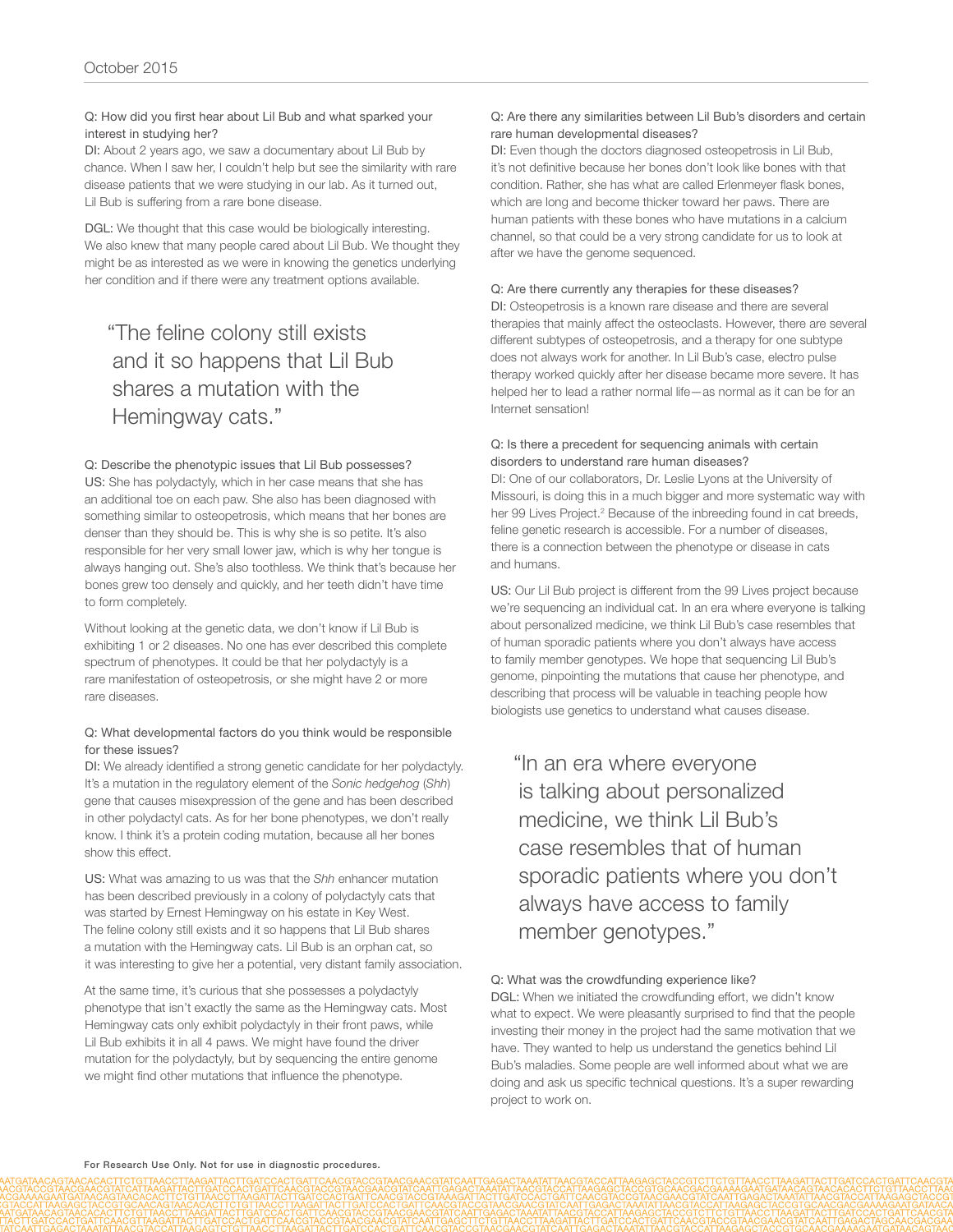DI: The project is fun, and is completely different from anything else that we do. The research itself isn't that much extra work, but the communication and interaction are. What is different is that we're using video to share what we're doing with our backers.<sup>3</sup> We want to communicate our work and explain our ideas as we progress without having to wait 2 years for a project to be finished and a paper to be published. This is not peer-reviewed work yet, so it is as free floating as science can get.

US: We feel a tremendous amount of responsibility because we know that people have put their faith and their money in us to perform the Lil Bub sequencing project. We feel obliged to share our progress with them.

"If you need to sequence one mammalian genome quickly, the NextSeq 500 System is the best option. You can prepare everything at once and don't have to wait for other samples to perform a run."

#### Q: What are the benefits of communicating a project like this to a nonscience audience?

DLG: The biggest enemy that science faces is not being able to translate the science into something that the general public can understand. This project provides the perfect opportunity to do it right. We think we can capture people's imagination with this project and explain to them the value of genetics.

US: We know we're reaching people with the Lil Bub project who care about Lil Bub. It doesn't matter if they understand science. We can explain the science. When we get positive feedback telling us whether we're explaining things well, it is really motivating.

#### Q: What is it about genomic science in particular that is so important to explain to the public?

DI: Some people think that genome sequencing suddenly elucidates everything about your future medical conditions. That's not the case. It's important to communicate what sequencing can do and what it can't do, and how it can be used optimally. By performing wholegenome sequencing of Lil Bub, we will likely find thousands of mutations. That will give us the opportunity to explain that all of us possess thousands of mutations. It's what makes us unique. In studying disease, it's necessary to evaluate whether these mutations are causative for the disease or not. These are not difficult things to comprehend, but sometimes you need a really good example to explain simple things. We think the Lil Bub project does that.

DLG: In the future when genomic sequencing becomes more commonplace, it will be important that people understand the implications and how that information should be shared.

#### Q: Which library prep kits are you using?

DI: We used the TruSeq® DNA PCR-Free Library Preparation Kit. We prepared one 300 bp and one 500 bp library and ran them on the NextSeq 500 System. Having alternate size libraries can improve the subsequent data analysis and the identification of mutations. So we ended up with paired-end 150 bp and used the whole flow cell for it. We'll probably get 40x coverage.

#### Q: Why did you decide to use the NextSeq 500 System?

DGL: We had used the NextSeq 500 System before and knew that it was fast and offered a good solution for sequenicng a single genome. When something works, you don't need to change it.

US: Daniel and Dario's lab has a lot of experience with sequencing human samples. This being novel territory for us, we wanted to use a method that was well established just to make sure we'd have as few technical problems as possible and could really focus on the science and analysis.

DI: If you need to sequence a mammalian genome quickly, the NextSeq 500 System is a great option. You can prepare everything at once and don't have to wait for other samples to perform a run. Most of our sequencing is performed at a sequencing facility and you never know how long you will have to wait for a slot to open up.

US: The human factor is what is slowing everything down now in our project, because we want to document things and make sure that we perform a proper analysis. It's a nice added benefit to be able to sequence rapidly because it means that we're not adding to our own human slowness.

"We are comparing Lil Bub's genome with the reference cat genome, and are filtering through millions of SNPs to identify the ones that might be associated with disease."

Q: How important is accuracy to your project and how did that factor into your decision to use the NextSeq 500 System? DI: The cat genome is complete, but it's not the best annotated and the official sequence is based on a single individual. We have to be sure that whatever mutations we find are true and not sequencing artifacts. That's one reason why we chose to perform deep sequencing on the NextSeq 500 System. Paired-end 150 bp is something that also contributes to high accuracy.

#### Q: What results have you seen so far?

DI: We just received the sequencing results, and are now in the process of analyzing the data using our inhouse pipelines. So far, we have confirmed that a mutation at the *Shh* enhancer is causing the polydactyly. We are comparing Lil Bub's genome with the reference cat genome, and are filtering through millions of SNPs to